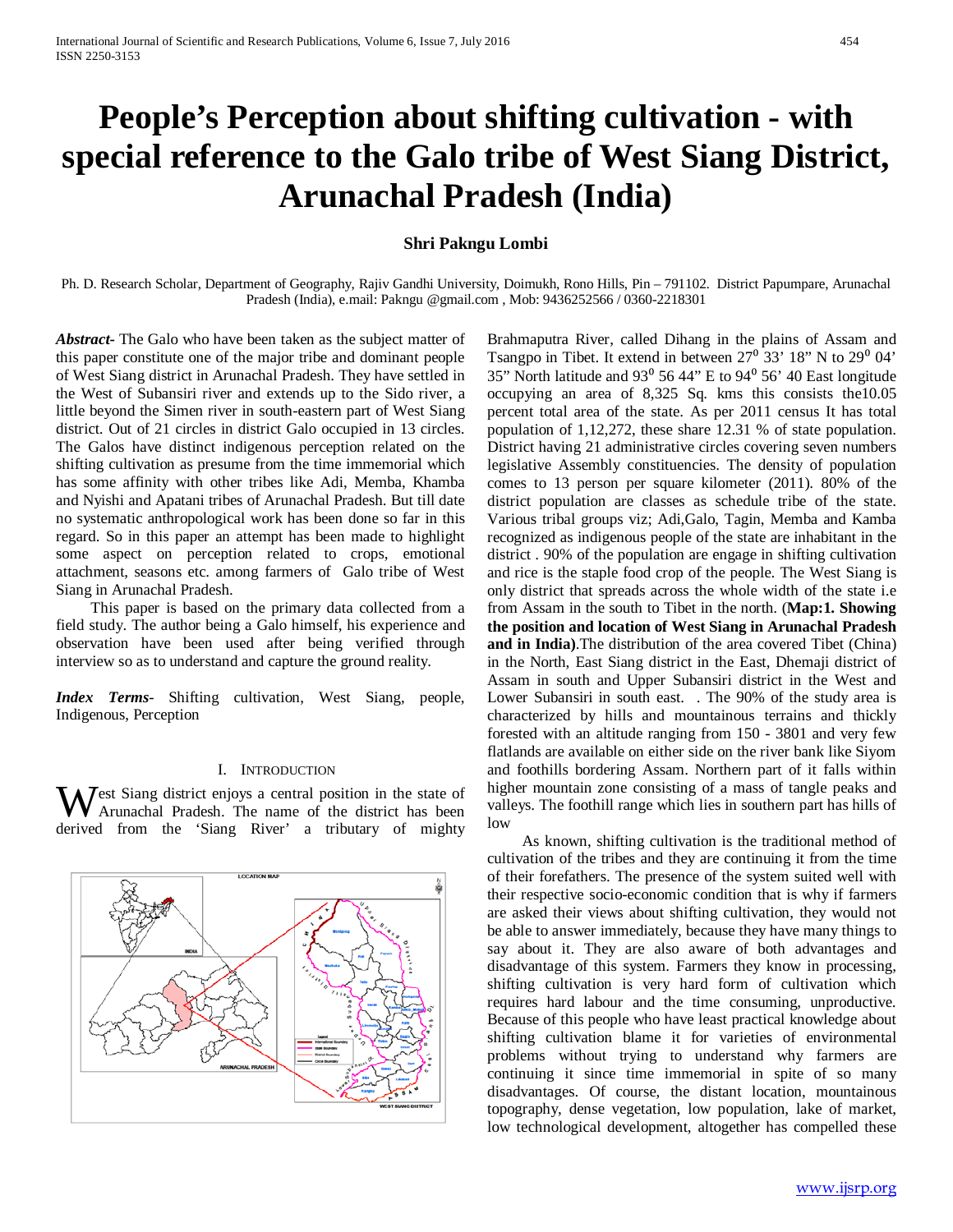people to continue it. Besides, the traditions and culture of people are very much attached to agriculture only. Their food habits, festivals, folk songs and belief are very much agriculture oriented. Despite all odds, they are continuing these system were they sustain their life as well as maintaining their traditional culture in other side. That is why their sensitivity on shifting cultivation is vague and enjoying a pivotal position in their societies prevalent since from the human culture. This strongly confirms that the system is deeply rooted in tradition, culture, beliefs, festivals, legends and myths of the people.

# **Objective and significance of the study**

 Although shifting cultivation have attracted the attention of social scientists in the areas were it take place, But they do not perceive this as destruction of forests due to absence of any other alternative for cultivation in their ecological setting, so they regard shifting cultivation as the appropriate mod of production of food. but it requires to get idea of the people's perception on it and the extent of their attachment to it. Here author was intended to attempt through holistic intensive field study and to seek to explore the perceptions of shifting cultivators regarding their commitment to shifting practices, their reaction with entire process of shifting cultivation devoted by the jhumias themselves and other family members who dealt with the systems, includes, shifting of field, fallowing of forest, evils and problems connected with it. Though having so many hindrances in the processes of shifting cultivation still farmers belief and perceptions on the system which they cannot leave. This study is a discussion on the different perception of the farmers on shifting cultivation which are given below:-

### II. PERCEPTION OF FARMERS ABOUT CROPS AND RICE

 As shifting cultivation being multiple cropping agriculture. Farmers grow many types of crops in a single field of which the paddy is the main. Therefore, sowing of paddy is done more religiously and with festivity. Sowing is done after the construction of field hut (NAKUM) and fencing around the field is finished**.(Fig : 1)** Starting from the time of sowing to consumption, rice is always caring from religious point of view. While cultivating, farmer consider them as like that of living being that can listen and feel the farmers love and affection. Sometimes one will find farmer talking to crops in the field. During weeding if by mistake a rice plant is uprooted or stamped on it, farmer expresses the guiltiness, even by words saying" Sorry, I have not done it intentionally".



 **Fig.2: Nasu (granary**

Among the thousands of crops in the field, farmer care each and every single plant like, If any plant has fallen on the ground due to weak soil at the base or broken at the top, farmer gives support at the bottom with soil and top is tied with other plants. Farmer believe, if the rice is burn in fire, rice use to weep and next you would not get good crops. Likewise if child throws it in the fire, parent would scold them and take out the rice immediately from the fire.



 That is why if the huge quantity of grain is burn due to fire accident in the village or granary, a ritual of atonement is performed calledHURIN. You will find a farmer picking up every grain fallen on the ground during harvesting near the huge heap of grain as the farmer want that all the grain in the field must reach to granary and share the ritual performed by the farmer. It is also believed that if any grain is missed in the field, during harvest that grain remains alone in the field and weeps. That is why, even after the completion of harvesting of field, farmer goes back to the field and looking for **(**AMPA PAALA**)** such crops in the field. The emotional attachment of a farmer with the crops is so much that even dream of such crops left in the field weeping like a chick looking for mother.



 Storing is done very ritualistically. Grains are carried to granary (NASU / NAHU) **(Fig.2)** every evening when return from field to home. Here all are not allowed to enter in the heart of granary (*Jurii)*. No noise is made during storing and final storing is done mostly by the wife of the family. A fine and rounded pebbles, smaller then the size of an egg called *Liji-Lipin or Dosi–Lipin (Fig.3)* is considered as the symbol of blessing of the goddess of prosperity. Galo beliefs *Liji-Lipin* as highly sacred and family assets. To have Liji-lipin is considered fortunate, because all do not posses *Lwji-Lipin.* It is always kept with grains either at home or granary in a purified brass bowl (*Malu*) with grains that have never been used by man or women of immoral character and tabood. They also believe that presence of Liji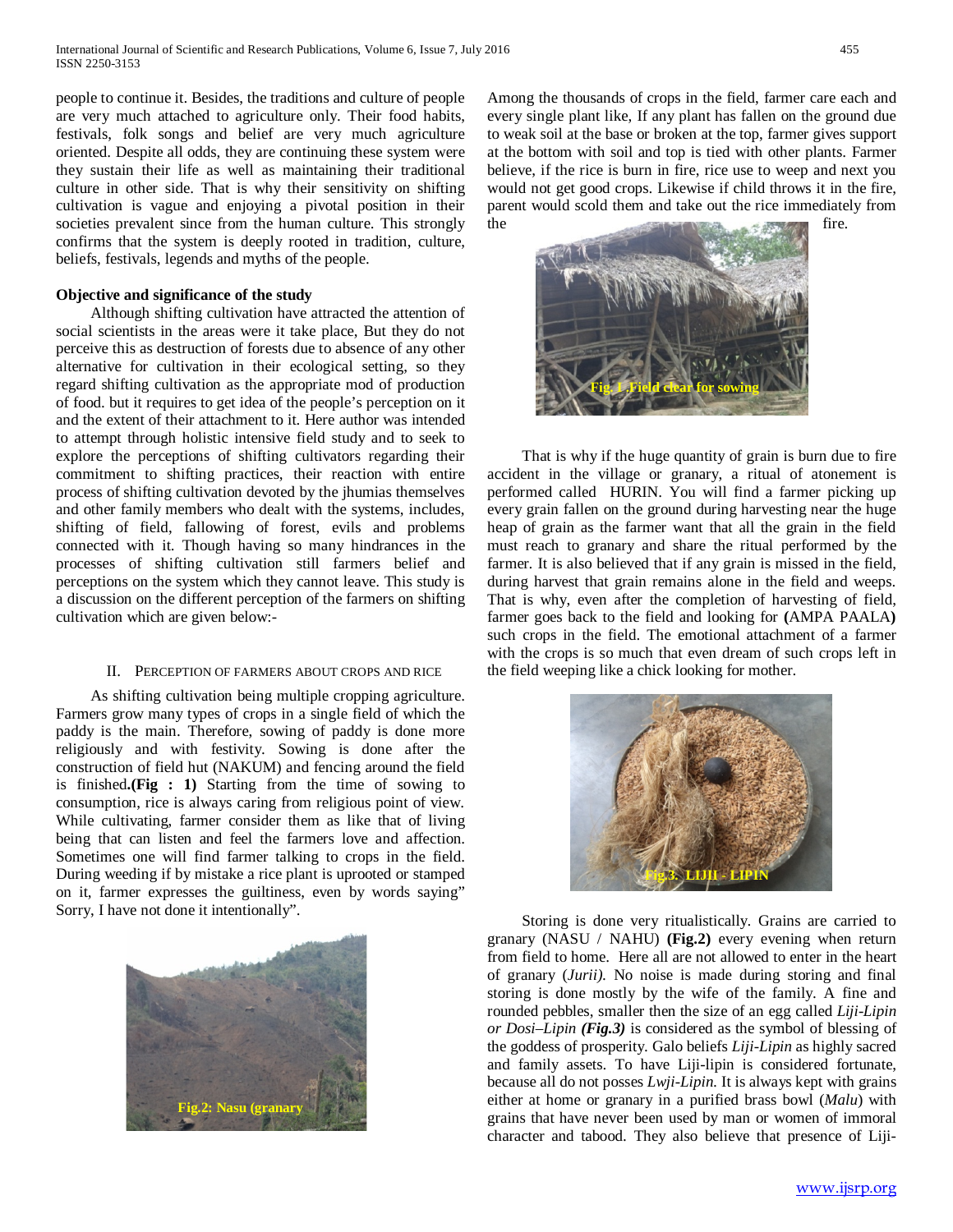Lipin would bring fortunate in the family and its sudden disappear from the house is considered as likelihood of coming of misfortune in the family. It is also believed that when Liji-Lipin is at home, family members should maintain peace and harmony in the family. In every social function especially related to agriculture, they should offer rice powder paste to it. Liji-Lipin is considered a living being, a female goddess. If family does not maintain peace and always quarrels among the family members, this Liji-Lipin will leave the house. Sometimes, accidentally the escaped Liji-Lipin is found in granary of others house.

 Just after storing of grains in granary they arrange a feast with drinks and food called AMMAM MAMNAM, with believed that there would not be any miraculous disappearance of grain from granary and pray for long-lasting **of** food throughout the year or till harvesting of next field. In this occasion they cover up the grains at granary(NASU**)** by mat(PECHE) putting 2-4 piece of gingers leaves and smeared rice powder(Iti) over it, here priest will chant for save. They invite all the village members on the occasion. Women/female member of the family collect the grains from NASU (granary) every day for daily consumption. While collecting grain they use and maintain the unit of measurement through small basket called DOSI MACHE or JURI MACHE (equal to 1/3 of Igin(creel) or 2-3 Kg capacity) which kept in the granary permanently. Person who is on taboo is not assign for such work. Apart from the storing of paddy, Peli & Amli, Seeds for next cultivations is stored at granary at safe place.

# III. PERCEPTION ON EMOTIONAL AND SENTIMENT ATTACHED TO SHIFTING CULTIVATION

 Human being characterized with emotion and sentiments which distinguish them from animals. The feeling of farmer with forest cannot be neglected. While clearing the forest, felling of trees for construction of house, setting of fire in agriculture field and even for collection of minor items from the forest they have feeling of emotion and sentiments towards forest. They feel forest have certain deities who controlled over it. That is why in every process of shifting cultivation from site selection to harvesting farmer offer rituals of different form. The jhumias live perfectly in harmony with nature by adjusting with their eco system and considering themselves as a part of the forest. Scholars have rightly point out that shifting cultivation is a life system of the farmers. It is in their taste, dream and feelings. As learn from the farmers, since their childhood, farmers know only one thing that is shifting cultivation. Most of the time one will find farmers talking about their fields, crops, vegetables and animals only. Even most of their dreams are also about their fields and crops. They know the shifting cultivation field as a source for collection of vegetables, leaves firewood and many other items for use and consumption. They depend more thing from the forest then human being. If someone from family who talk about the sale of the jhum land (Kode Pugnam) they use to reject their decision. There is saying "Riki Pugne Nyima pukpa jido" means person who sold the jhum land of own would become a poorer in his life. But today there is exchange of jhum land for getting government job of their children.

 Every year, the clearing of the new forest brings back to them the past memories, sweet and sorrows. Whatever it may be, all becomes nostalgic for them after so many years of gaps of ten years, twenty years, even forty years. She remembers all the activities that happened during previous cultivation in the same field before ten or twenty years, about the married of daughters who used to accompany her in the field as a child, others cofarmers who are no more on this earth and the festivals they celebrated. In olden days, once a girl is married to a remote village there were no chance of meeting her for years together. During those days, there was no letter writing system, telephone and telegraph as we have today. Daughters married to distant villages also always talk of their parental in villages, where they spent their childhood, the forest, rivers, the fruit trees and the path to field. If someone comes from their village (origin), they would invite them and ask all about the village, the friends, the old location of house, the old fruit trees and fish in the rivers and so on.

 Even aged people, who cannot go to field, talk only about the forest, yield in field, rivers, hunting and trapping, sometimes they are also heard singing themselves in a melancholy tune, may be about the sweet memories or suffering they experienced.

 Even after so many year of continuous cultivation the same field farmer get emotional attached to the field crops and the path. They love and care each and every plants like their own child. That is the reason many a time farmers are heard talking to crops. Even after the harvest farmer use to go to field and see the missed crops left during harvesting and they usually want to waste the time in field. That is why farmer they don't want stay at village and home even for two or three days. They feel like "Diingii-Deenga" means not feeling fresh while sitting at village. Even they sick, you may see them to go to field, forest, river to collect vegetables (oh) bijao leaves (oko) and they saying it as Insu - Inka, meaning to refresh the body. Sometimes they carry the cooked food and vegetable to field as they feel taste to eat at field then at home. For farmer going to field, forest is like an addiction, addiction of free and fresh life in the forest.

# IV. PERCEPTION ON TIME, SEASON AND MONTH WITH SHIFTING CULTIVATION

In olden days people do not have watch to see the time and have calendar to plan the day to day work. They only know the four shifts of time Morning (Aro), day (Alo), evening (Arum) and night (Ayo).The behaviour of animals and birds understand them to know the time of the day. Though farmers don't have wrist watch on their hand they never miss their time of daily activities. At home, behaviour of domestic animals, cock, cow, pig and dog tell the time and morning breeze tell the morning time.

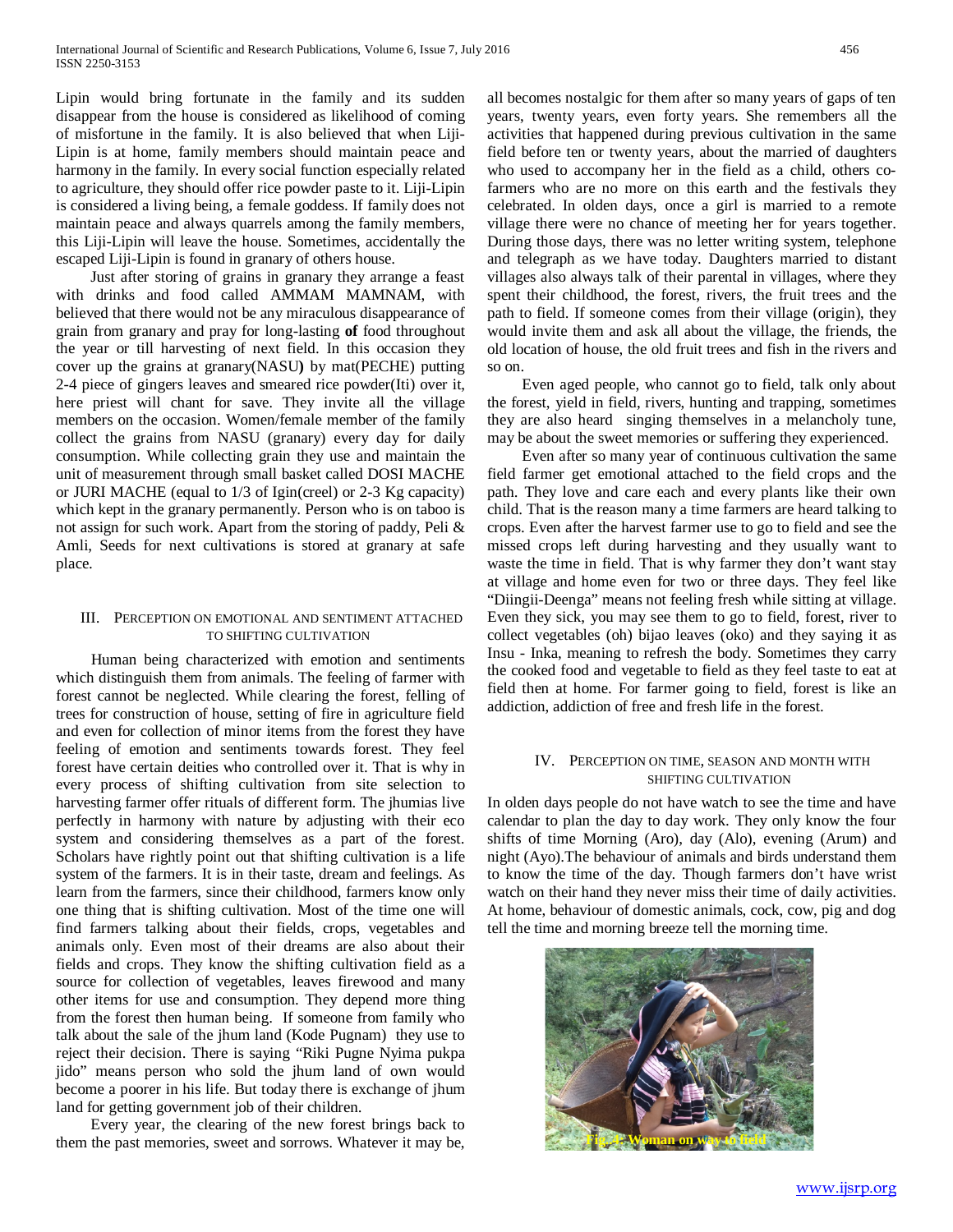During the cloudy day when the farmer is in the field or in the forest, they cannot read the position of the sun to assume the time, In that case they take the help from the calls of bird. For instance, bird call PUK- RU – RU**(**Laughing birds**)**) live in group, at noon all would make a loud call in group it signifies the approaching of evening. When they make next call farmer prepare to go home from field. Many bird make call of their friend towards roost as farmer assume as already evening. Besides day to day behaviour of plants and animals, their response to season is very much observable. They believed, season means change in temperature, rainfall and change in the direction of the wind which effect the behaviour of plants and animal life.

 Like that of time, Galo have own way of counting seasons and months. Their calendar is purely a lunar calendar, which is solely based on the phases of the moon. The beginning of the month is noted by sighting of a new crescent moon. Thus, the year starts from any month. They have no New Year and Week system as in Gregorian or Hindu calendar. Sometimes, it is not always possible to have a view of moon during long overcast of the sky. In such cases they follow the behavior of animals and plant. These natural indicators are also used to confirm any confusion regarding counting of months. Their year contains twelve lunar months with same length of month having 30 days. A year is divided into four seasons where their whole shifting cultivation activities are taken place. The following are the seasons as follows:-

1. Summer (Diigu / lobo) 2. Winter (Diichi / Dene)

3. Spring (Diur–Lour) 4. Autumn/dry season ( Diigin / Tehrukh)

# V. PERCEPTION ON GENEALOGY COUNTING AND SHIFTING CULTIVATION

 When many societies have lost the track of their origins, the Tani groups of Arunachal Pradesh in general and Galo tribe in particular still maintaining the counting of their genealogies and trace themselves back to many generations. The counting of genealogy has survived mainly due to shifting cultivation. In every rituals and feast relate to agriculture farmers refer the names of forefathers generation and geneology. The counting of genealogy is very important to know the generations in the same clans. Tani groups strictly maintain the clan relationship, especially in the matter related to marriage.

 Age of the individual can be count with memories from the year of cultivation corresponding to the birth year of the children or the birth year can be remember with memories of that corresponding year of cultivation of the particular patch.

# VI. PERCEPTION OF PEOPLE ON COMMUNITY INVOLVEMENT AND SHIFTING CULTIVATION

 In so many cases in village reciprocity of work is mostly found effective in agriculture activities. In certain problems like death of family members, fire accident and when somebody could not work in the field for sickness or for any incapacity, the whole village members helped him and finished the job (Dis do rigur hinam). This help farmers closeness to each other and they can share their problems without investing hard financial which is only possible in shifting cultivation. Types of community involvement mentioned above in shifting cultivation are as follows:-

a. Ess hinam / Riigey hemin hinam (Reciprocity in field work)

- b. Dis-do lo Rigur hinam (Reciprocity in mutual help basis)
- c. Ho-nam / Rige jolik nam (day base wage pay system)

# VII. PERCEPTION OF PEOPLE ON FESTIVAL AND SHIFTING CULTIVATION.

 Festivals are an important aspect of culture in any part of the world. Festivals have been defined by falassi (1987) in the classical cultural-anthropological perspective "as a sacred or profane time of celebration, marked by special observance**" .** As regard to the state of Arunachal Pradesh, Festival forms an essential aspect of the socio-cultural life of the people.



 As a matter of fact festival are the mirrors of the peoples culture. Every society in Arunachal Pradesh celebrates a number of festival and most of them are agricultural oriented. Say, Nyokum of Nyishis, Dree of Apatani, Boori Boot Yullo of Hills Miri, Chalo-loku of Nocte, Oriah of Wancho, Nyetshhidow of Akash and Mol or Moh of Tangsas are the major agricultural festival celebrated in different districts of Arunachal Pradesh. Like other communities of state, Galo inhabitant tribes of West Siang district Mopin as an agricultural festival celebrated in the Galo month of Luki (April) is a colourful festival for bumper cropping agricultural in that they seek the goddess of prosperity and fertility for bumper crop in the form of Rili bongo Lanam**.(Fig.5)**

 It is a festival of good harvest, good health and peace. The tradition, culture, beliefs faith and aspiration of the Galos find an expression through the celebration. In almost all major religion of the world, fertility cult is the pivotal factor so this Mopin festival is celebrated as fertility cult in honour of the goddess of prosperity and fertility. As believed by Galo, Mopin 'the goodness of prosperity and festival depict and symbolizes Galo culture - The seedling season of crops. When we look the history of evolution of Mopin, it was Abo-Tani, considered as ancestor of the human being on earth who initiate, taught and give the power of the art of cultivation which give us food today. Accordingly today the power is praised in the form of Mopin. The Gallos celebrate Mopin as a part of its cultural festival for bumper cropping. Therefore, it is wish of the farmer or the every society member of the Galos, though the festivals in their society rooted in religious austerity, are mirthful and joyous occasions of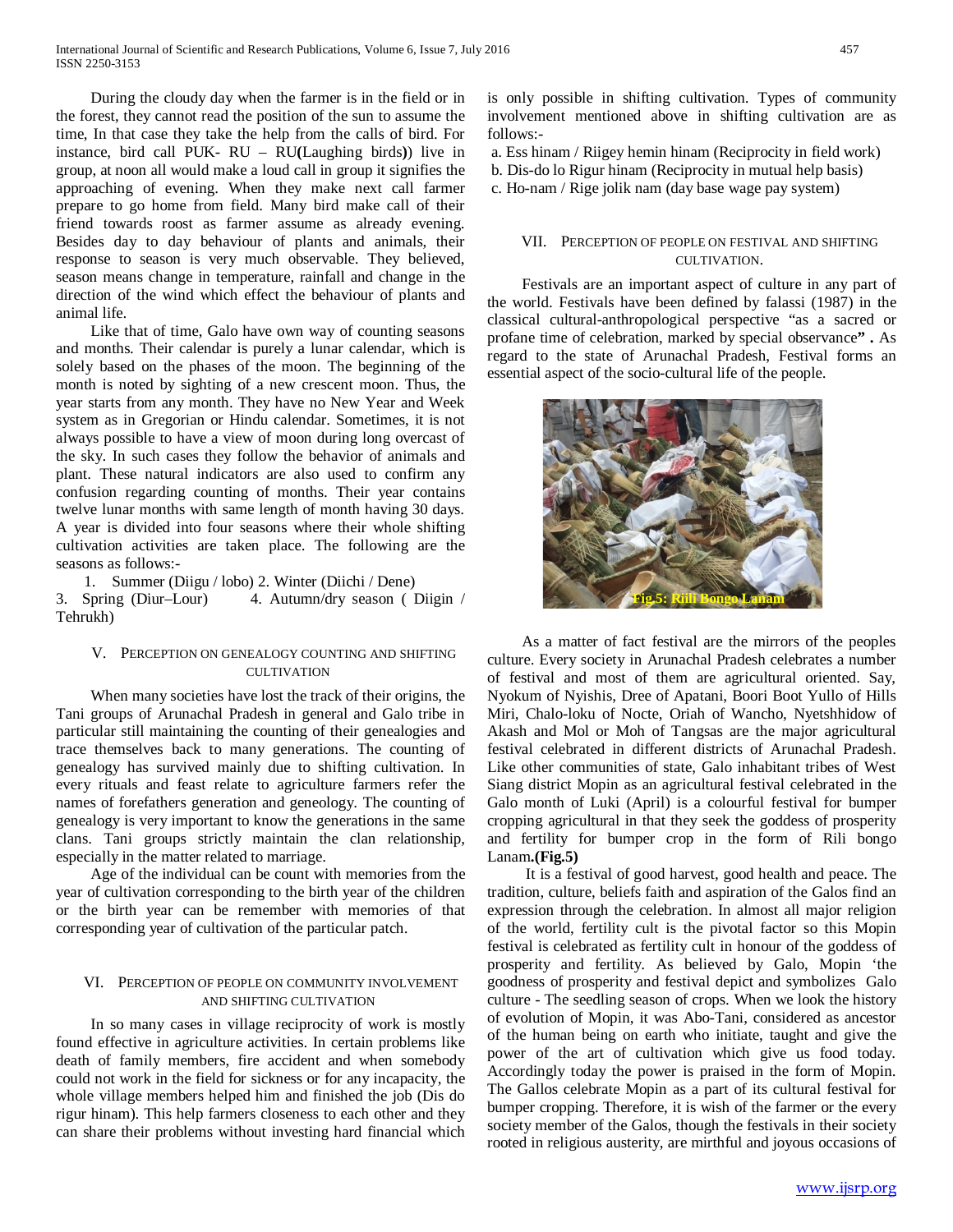prolonged feasting, copious drinking and mery-making and celebrated for bumper cropping and harvesting and to worship the mother earth Anyi-pinku pinte whom they call goddess of prosperity and peace.

# VIII. PERCEPTION ON DISTANCE OF FIELD AND SHIFTING CULTIVATION

 The distance of field is most important aspect which farmer depends on. From the very beginning farmer make a plan for which site he is suppose to do cultivation. As per distance of site, the size of the patch would be decided. In some family only father and mother is doing shifting cultivation which prefer smaller size of field, because large size field may makes problem for them in later. Normally size of the field is depends upon the number of actual workers in the family.

 Domestic animals like cow, pig and Mithun are eaten up the paddy if one is not taken care every time. That is why one who has cultivated near the village has to well fence the field to prevent such animals. But distant field will not face this kind of problems. The dense forest land highly fertile and there is a scope of higher production, hence the energetic family prefer the dense forest land for shifting cultivation. Moreover, the distant field facilitate them for hunting as it is near to the forest. But it is not true in all sense because each and every one have no their own land for cultivation in the site of their choice, which compel them to cultivate in any available site. In some cases Jhumia took the land on lease from other people only for current year or cultivation.

 Now the trend has been change every one wants to do the cultivation in nearby village as they are not care about the production of rice rather they take care and practicing multiple cropping of cash crops like eggplants, chillies, ginger, soya bean, beans etc. Easy collections of firewood for household and easy communication for sell out of the product are the advantages for doing cultivation near the village. To keeps the movement continues, younger of the family arranges a patch near village for their elder one who could not go to the distant field. In the view of scientific, the continue movement keeps the elderly persons healthy. Sometimes term PAACHE is also used for second year cultivation like RIIGA, but size is much smaller. It is mainly done by old women in the field near to village

#### IX. METHODOLOGY

 The study has based on primary and secondary data collected from the various sources. The primacy data has been collected with formal and informal interview /discussion with the farmers. The questionnaire was framed for acquiring systematic information during field work in different circle of districts by authors while accumulating the information.

 The secondary data inputs like socio-economic, agriculture operation has been taken help from the related Departments (Agricultur, Economic Statisicse,district handbook etc) of state Government and write up / pamphlets published from the different sources.

# X. RESULTS AND DISCUSSION

 As said, shifting cultivation is the main stay of the people for gathering food. This has linkage with all activities of these tribal and cannot be apart with this method of cultivation as they maintaining since from the time immemorial. Here in study area, the shifting cultivation is believed to be ideal were high rainfall, luxuriant growth of vegetation and low land man ratio and other physical factors like topography, soil and climate fits well to opt the people for sustenance. The Jhumia they adjust with the nature and that is why they don't bore something to do in the forest. They feel safer in the forest other than anything which they perceived in different aspects. In this paper author has targeted in finding out people's reaction and to get idea of the jhumias in shifting cultivation practices and extent of their attachment in different attitude that leads to their socio-economic life.

#### **REFERENCES**

- [1] Majumdar, D.N. (1990), Shifting cultivation in North-East India, Omson Publication, New Delhi.
- [2] Bhattacharjee, P.K. (1995), Shifting cultivation An alternatives, Published in Arunachal Agriculture. Vol-VIII.
- [3] Riba , T. (1996), The Galongs Their beliefs and ecosystem, Arunachal University Research Journal-1
- [4] Lombi, P. (1996), Problems and Prospects of shifting cultivation –A case study of West Siang southern part, Arunachal Pradesh (unpublished) M.A. Dissertation submitted to Department of Geography, Arunachal University.
- [5] Sonam, V. (1996), Shifting cultivation: its relevance in Arunachal Pradesh, AURJ, Vol-1.
- [6] Deori,C.D. (1998). Evolution of Agriculture in Arunachal Pradesh, in his edition in Arunachal Agriculture (special issue).
- [7] Riba , T. (2003), The tribal and their changing environment- A case study of Galos of West Siang District, Arunachal Pradesh, Ph.D thesis , Rajiv Gandhi University, Itanagar. Himalayan Publisher, Delhi-Itanagar.
- [8] Dolo, M. and Sundriyal, R.C. (2003). Agriculture status and future potential in state of Arunachal Pradesh, AURJ. Vol.
- [9] Gibi,Mary. (2004), Economic life of the people of Tatamori village, in her edition in 'Dynamics of tribal villages in Arunachal Pradesh – Emerging realities. A Mittal Publication.
- [10] Basar, J. (2004), Resources, Resource Management and Resource based Economy in Nyigam village in Arunachal Pradesh, in her edition in 'Dynamics of tribal villages in Arunachal Pradesh – Emerging realities. A Mittal Publication.
- [11] Murtem, G. Sinha, G.N. and Dopum, J. (2008), Jhumias view on shifting cultivation in Arunachal Pradesh. Published in Arunachal Forest Research Bulletin(1&2) Itanagar
- [12] Choudhury, M. (2009). Land and Forest in the Eastern Himalayas : A critique on Agriculture and Agro forestry in Arunachal Pradesh , in his edition in Dialoque April-June 2009, Vol-10
- [13] Riba , B. (2009), Relevance of indigenous knowledge system of Galo of Arunachal Pradesh for sustainable development of forest resources. Ph.D thesis, Rajiv Gandhi University, Arunachal Pradesh.
- [14] Riba,T. (2013) Shifting cultivation and tribal culture of tribes of Arunachal Pradesh, India, Rubi Enterprise P.O.Box 5247 (new market),Dhaka- 1205. Bangladesh
- [15] Lombi, P (2015) Biodiversity of North East India, Kiran Prakashan, Dhemaji, Assam (India)

#### **AUTHORS**

**First Author** – Shri Pakngu Lombi, Ph. D. Research Scholar, Department of Geography, Rajiv Gandhi University, Doimukh